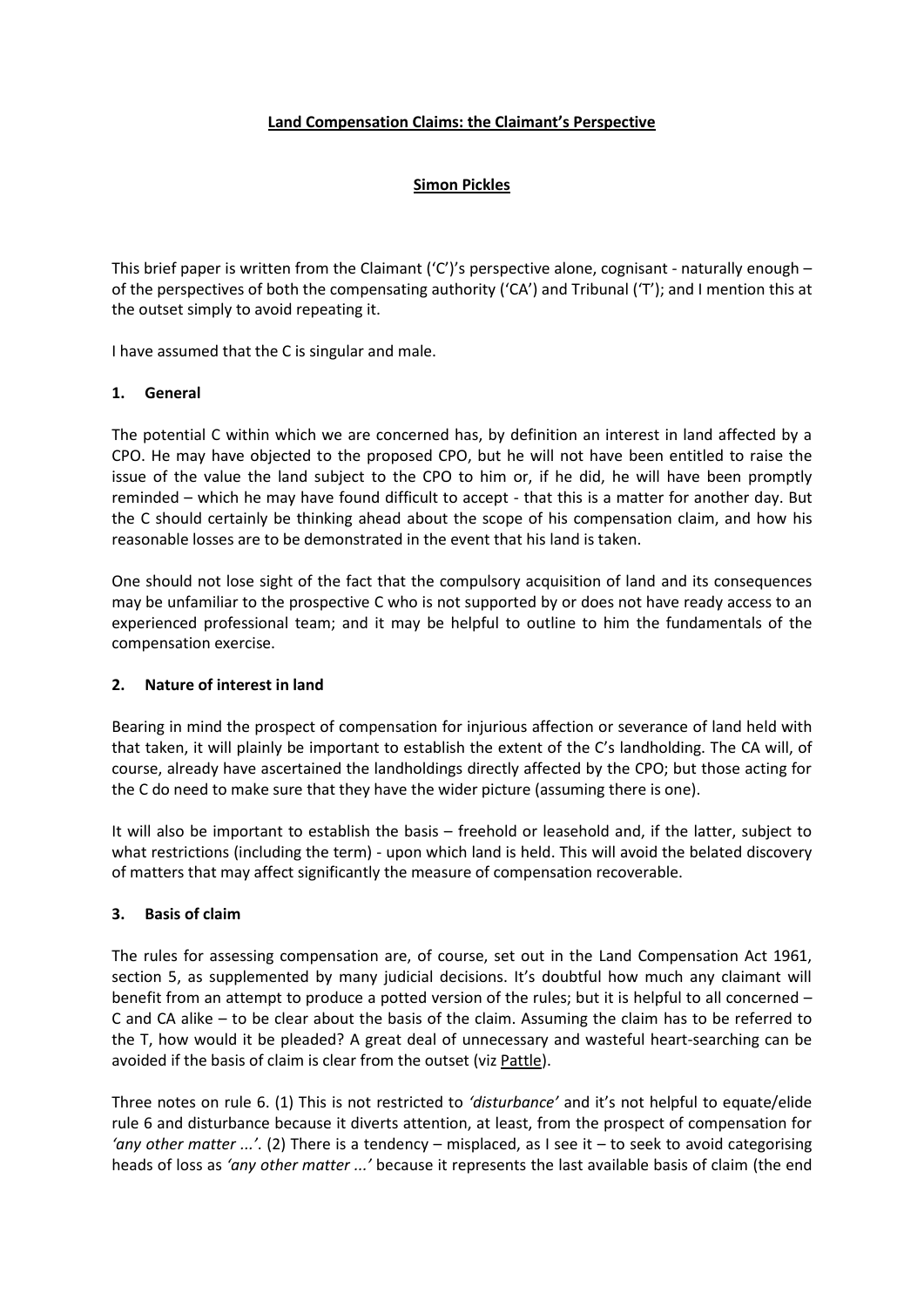of the line); but this is, to my mind, misplaced. (3) It is also well-established, to my mind, that the purpose of the qualification *'not directly based upon the value of land'* is no more nor less than to avoid double recovery, ie compensation in respect of the same loss under rule 2 and rule 6.

# **4. The purpose of compensation**

The C will need to understand that although the sum of compensation agreed or awarded will become the consideration for his transfer of his interest in land, it will not – assuming a routine claim - be restricted to the market value of the land taken. He is entitled to a sum of money, capitalised at the valuation date, that places him in the position he would have been in had his land not been taken. That is, to arrive at a figure that compensates him in accordance with *'the principle of equivalence'*:

*The purpose of these provisions ... is to provide fair compensation for a claimant whose land has been compulsorily taken from him. This is sometimes described as the principle of equivalence. No allowance is to be made because the resumption or acquisition was compulsory; and land is to be valued at the price it might be expected to realise if sold by a willing seller, not an unwilling sellern But subject to these qualifications, a claimant is entitled to be compensated fairly and fully for his loss. Conversely, and built into the concept of fair compensation, is the corollary that a claimant is not entitled to receive more than fair compensation: a person is entitled to compensation for losses fairly attributable to the taking of his land, but not to any greater amount. It is ultimately by this touchstone, with its two facets, that all claims for compensation succeed or fail.* (Shun Fung [1995] 2 A.C. 111 per Lord Nicholls p. 125 C)

The C is not confined to compensation in respect of the market value of his land because: *'land may, of course, have a special value to a claimant over and above the price it would fetch if sold in the open market. Fair compensation requires that he should be paid for the value of the land to him, not its value generally or its value to the acquiring authority'* (ibid p. 125E). So, he is able to recover compensation for the value of being able to conduct his business for the land, if it is used for that purpose. *'Disturbance'* will cover the costs of relocation – or, in difficult cases, partial or total extinguishment. It will also, of course, extend to pre-acquisition losses.

# *Cautionary notes*

The C should not, however, be encouraged to get carried away with the idea of *'equivalence'*, because it cuts both ways. The principle is rooted in 'fairness', and therefore provides both a floor for the C and a ceiling for the CA.

He should also be advised that the T will expect the C to have behaved reasonably in response to the prospect and subsequent confirmation of the CPO and to have mitigated his loss. The C should factor this into its response to the prospect of a CPO at an early stage. The evidence can then reflect a measured response from the outset.

#### **5. Preparation and reference to the T**

There is a heavy emphasis in these claims on securing as much agreement as possible and narrowing the issues between the parties. That's all very helpful, but the C must be alive to the prospect that he may not be able to agree all of the factual material necessary to support his claim and that, where he is not, he must call factual evidence (eg to support the relocation supervision costs or interim loss of profits claimed). It may be helpful to organise staff so that it is clear who is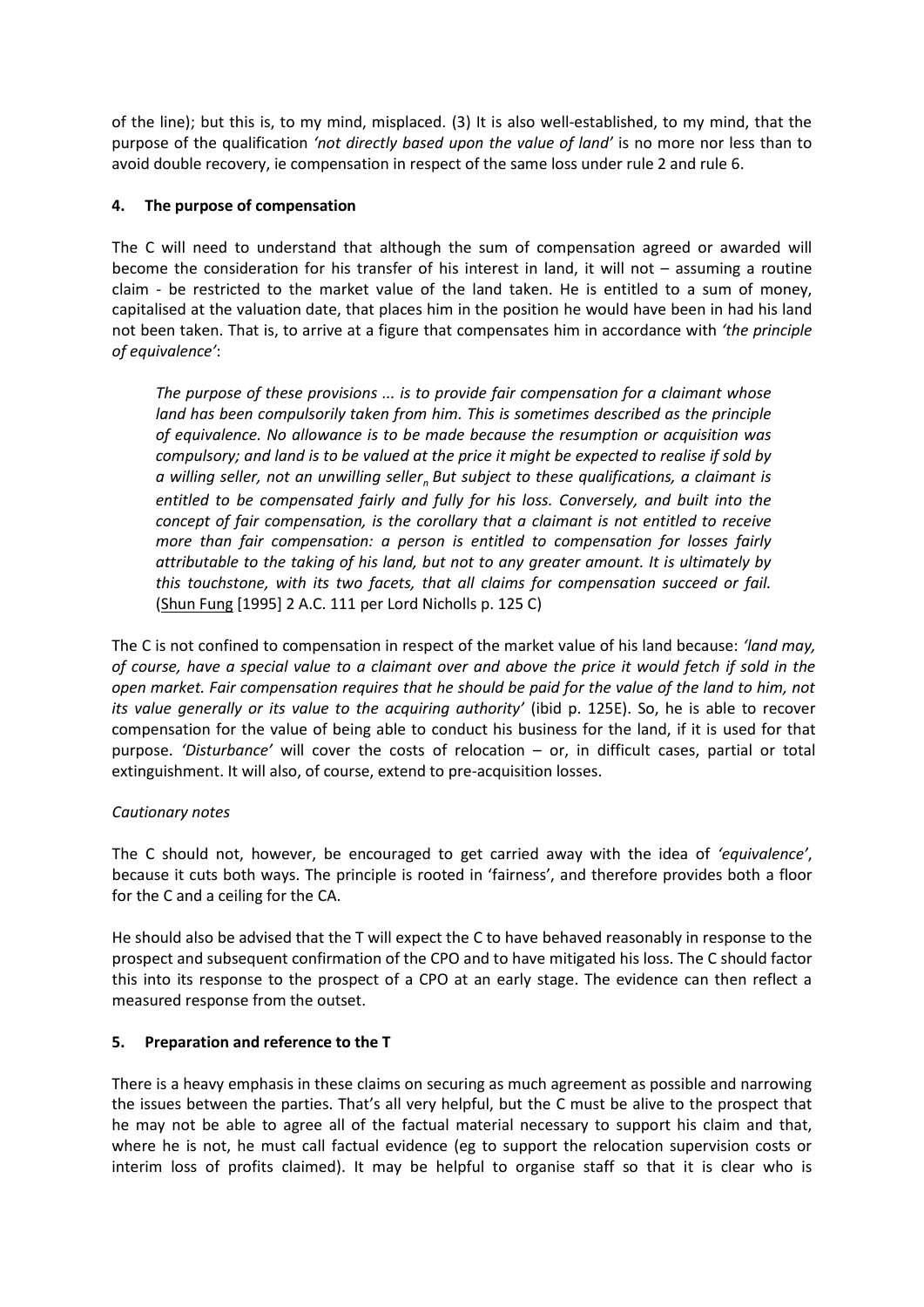responsible for collating, maintaining and giving evidence – and to avoid losing key staff members. Being clear about where responsibility for the evidence lies should help to ensure that the story-line underlying the claim is straight and consistent (viz the Coventry station quandry).

Up to the sealed offer stage, the C should be confident of recovering his costs, provided reasonably incurred. He has, after all, had the losses to be quantified imposed upon him. The C should, however, be alive to the prospect that exaggeration of the claim (eg by reference to unhelpful comparables) may result in costs being disallowed or a partial order against C.

The key consideration, in deciding whether and when to refer a claim to the T, is whether the claim is itself ready. The overriding objective of the rules is to enable the T to deal with cases fairly and justly; and parties must both help the T to further the overriding objective and co-operate with the T generally (rule 2(1) & (4)). The Tribunal Procedure (Upper Tribunal) (Lands Chamber) Rules 2010 ('the rules') have very significantly expanded the powers of the T. Following a reference and after the CA's response (Part 5 of the rules deal with these), one can envisage the Registrar seeking to establish a framework of directions in which the claim is to be brought forward. It's important to expect active case management, though this can very often be achieved by agreed directions (avoiding unnecessary appearances).

#### **6. Particular powers**

It is worth drawing attention to perhaps these five aspects of the rules, of which those advising C should certainly be aware.

First, the T may consolidate or hear together two or more sets of proceedings or parts of proceedings raising common issues, or treat a case as a lead case (eg Land Compensation Act 1973 Part 1 claims for depreciation in the value of land caused by the use of public works): rule 5(3)(b).

It may, secondly, permit or require a party or another person to provide documents, information, evidence or submissions to the Tribunal or a party: rule 5(3)(d). This is supported by the power to summons witnesses and make orders requiring questions to be answered or documents to be produced: rule 18.

Thirdly, it may deal with an issue in the proceedings as a separate or preliminary issue: rule 5(3)(e). The T proceeds not infrequently by hearing and determination of preliminary issues of law, where that process has the potential to 'cut through' much of the disputed content of a claim and save costs. If it emerges that there is an issue of law between the parties, the C should give serious consideration to identifying a preliminary issue of law.

To this a note of caution attaches. First, the C will be concerned to make sure that the issue is stated both accurately and neutrally. Second, he should make sure that it is agreed on a factually satisfactory basis. An order that there should be a hearing of a preliminary issue of law will proceed on the basis of a statement of facts to be agreed between the parties; and it is important to ensure that both parties are in fact agreed. So, if the intention is that it is to be assumed for the purposes of the preliminary issue that the claim succeeds in all or particular respects, it is sensible to have this discussion with the CA sooner rather than later.

Fourthly, the T has been given wide powers to rule on: the issues on which it requires evidence; the nature of the evidence it requires; whether the parties may provide expert evidence and, if so, whether they should jointly instruct a single expert; any limit on the number of witnesses a party may put forward; and the manner in which evidence (or submissions) are to be produced: rule 16.